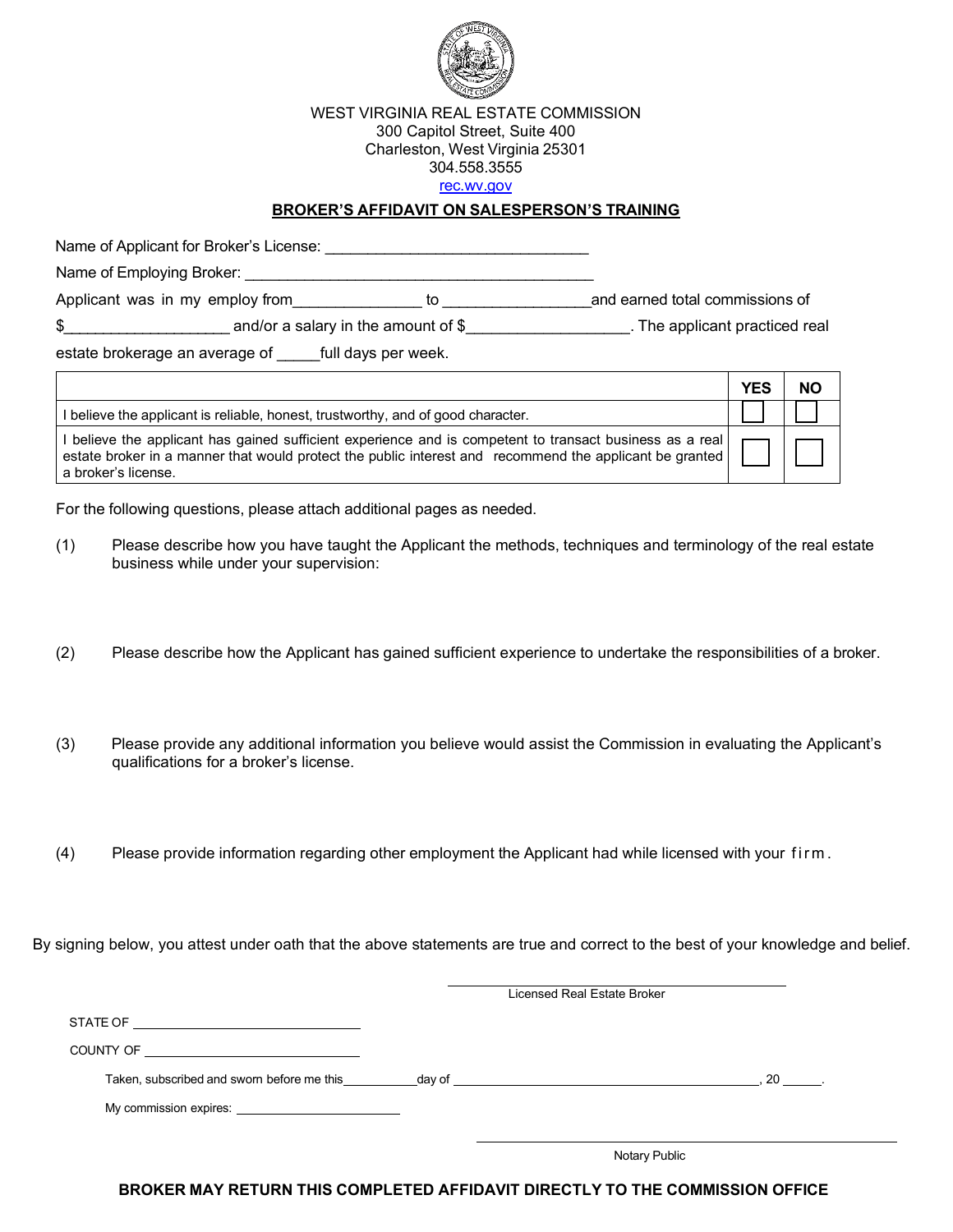

### WEST VIRGINIA REAL ESTATE COMMISSION 300 Capitol Street, Suite 400 Charleston, West Virginia 25301 304.558.3555 rec.wv.gov

### **APPLICATION FOR WAIVER OF APPRENTICESHIP REQUIREMENT**

The *West Virginia Real Estate License Act* requires that an applicant for a broker's license first serve an apprenticeship as defined by the Commission's legislative rule or the applicant may apply for a waiver of all or part of the apprenticeship by demonstrating at least one of the criteria listed below. Please indicate which criteria supports your application for a waiver. You **MUST** provide supporting documentation for each item marked.

| Four or more years full-time experience as a licensed real estate appraiser within the last ten years.       |
|--------------------------------------------------------------------------------------------------------------|
| Four or more years full-time experience as a trust officer handling real property within the last ten years. |

Four or more years full-time experience as a subdivider, developer, or general contractor who has developed, financed and sold 50 or more lots, residential units or commercial units within the last ten years. To qualify under this provision, the applicant must have been directly involved in all phases of the development activities.

Four or more years full-time experience as a loan officer of a bank, lending institution, or mortgage company in a capacity directly related to the financing of real estate within the last ten years; or

Licensed as a real estate broker in another jurisdiction within the past five years; *Provided*, that if an applicant for a broker's license is licensed in another jurisdiction as a broker at the time the application is submitted to the Commission, he or she shall be granted a full waiver of the apprenticeship requirement.

Please provide any additional information below which you believe the Commission should consider in determining whether you qualify for a full or partial waiver of the apprenticeship requirement. Please attach additional pages as needed.

By signing below, you attest under oath that the above statements are true and correct to the best of your knowledge and belief.

Signature of Applicant

\_\_\_\_\_\_\_\_\_\_\_\_\_\_\_\_\_\_\_\_\_\_\_\_\_\_\_\_\_\_\_\_\_\_\_\_\_\_\_

STATE OF

COUNTY OF

Taken, subscribed and sworn before me this day of , 20 .

My commission expires: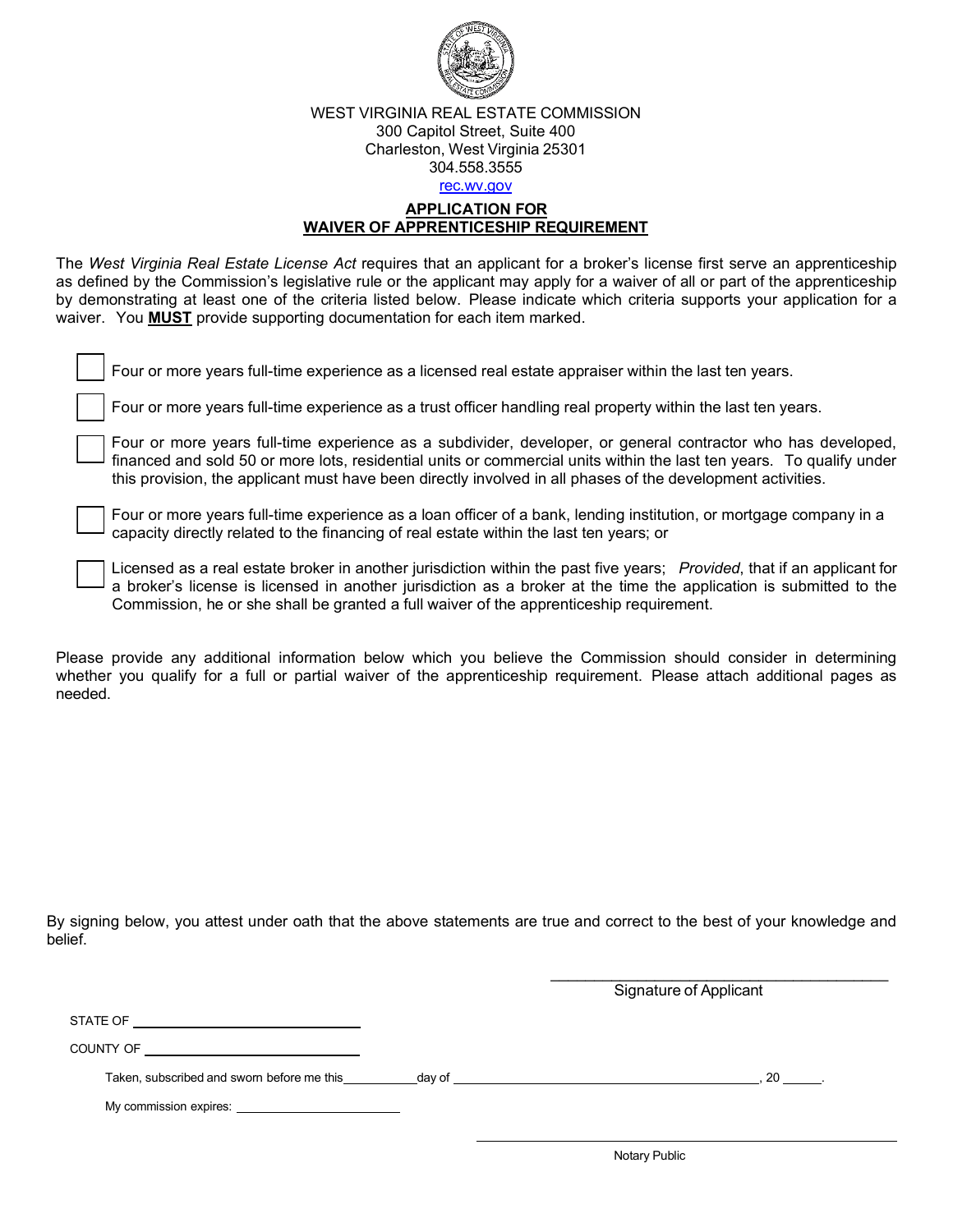# **LISTING INFORMATION**

| --<br>. .<br><u>я.</u> | _ | . .<br><b>__</b> |
|------------------------|---|------------------|
|                        |   |                  |

| $\#$ | LIST DATE | OWNER'S NAME | PROPERTY TYPE | PROPERTY LOCATION | <b>LIST PRICE</b> | LIST TERM | <b>DISPOSITION</b> | EARNED COMMISSION |
|------|-----------|--------------|---------------|-------------------|-------------------|-----------|--------------------|-------------------|
|      |           |              |               |                   |                   |           |                    |                   |
|      |           |              |               |                   |                   |           |                    |                   |
|      |           |              |               |                   |                   |           |                    |                   |
|      |           |              |               |                   |                   |           |                    |                   |
|      |           |              |               |                   |                   |           |                    |                   |
|      |           |              |               |                   |                   |           |                    |                   |
|      |           |              |               |                   |                   |           |                    |                   |
|      |           |              |               |                   |                   |           |                    |                   |
|      |           |              |               |                   |                   |           |                    |                   |
|      |           |              |               |                   |                   |           |                    |                   |
|      |           |              |               |                   |                   |           |                    |                   |
|      |           |              |               |                   |                   |           |                    |                   |
|      |           |              |               |                   |                   |           |                    |                   |
|      |           |              |               |                   |                   |           |                    |                   |
|      |           |              |               |                   |                   |           |                    |                   |
|      |           |              |               |                   |                   |           |                    |                   |
|      |           |              |               |                   |                   |           |                    |                   |
|      |           |              |               |                   |                   |           |                    |                   |

I hereby certify that I have reviewed the information entered above and it is a true and accurate representation of the listings secured by the above-named applicant while licensed with my firm.

 $\overline{\phantom{a}}$  , and the set of the set of the set of the set of the set of the set of the set of the set of the set of the set of the set of the set of the set of the set of the set of the set of the set of the set of the s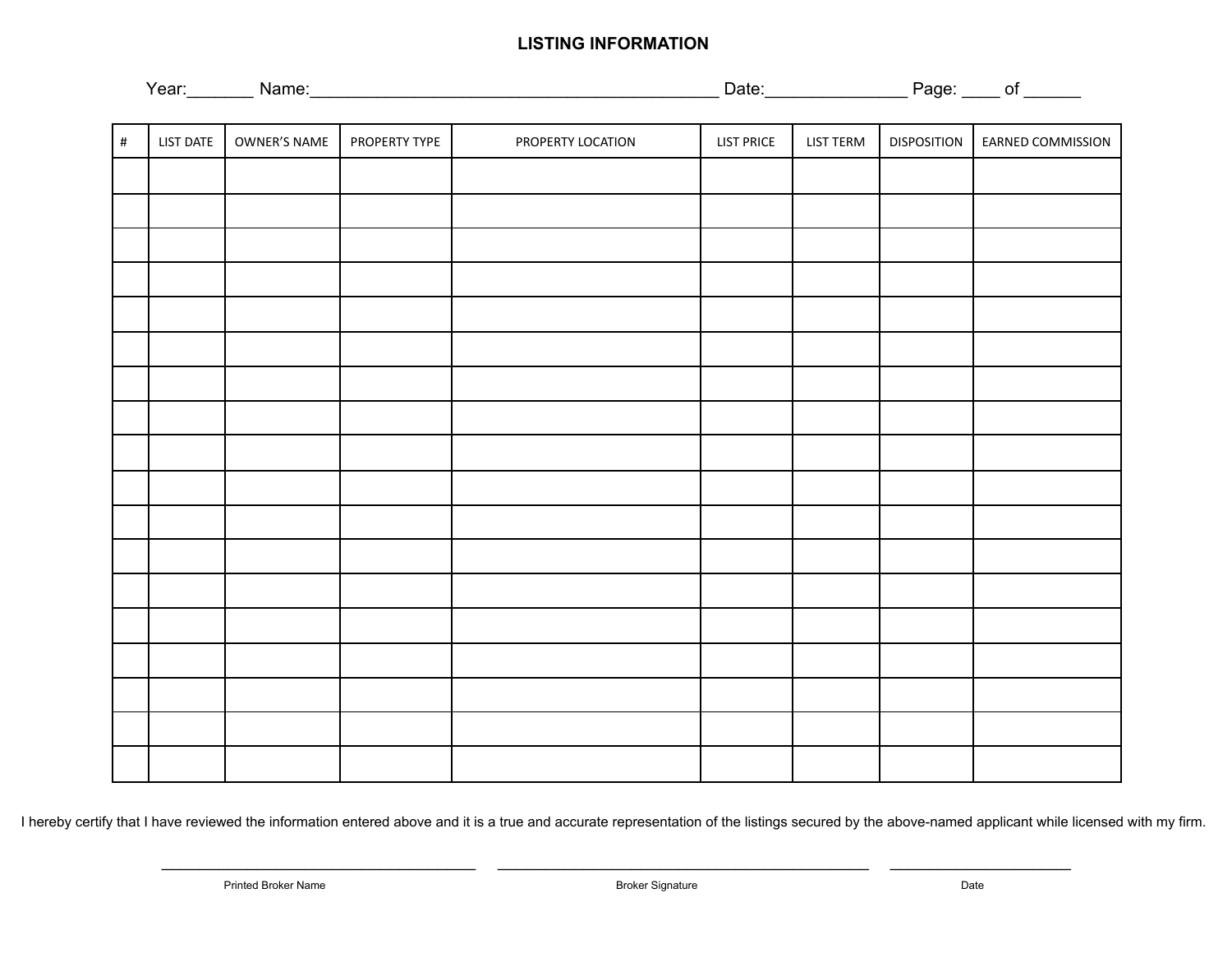## **PROPERTY MANAGEMENT INFORMATION**

| $\#$ | LIST DATE | OWNER'S NAME | PROPERTY TYPE | PROPERTY LOCATION | <b>LIST PRICE</b> | <b>LIST TERM</b> | <b>DISPOSITION</b> | EARNED COMMISSION |
|------|-----------|--------------|---------------|-------------------|-------------------|------------------|--------------------|-------------------|
|      |           |              |               |                   |                   |                  |                    |                   |
|      |           |              |               |                   |                   |                  |                    |                   |
|      |           |              |               |                   |                   |                  |                    |                   |
|      |           |              |               |                   |                   |                  |                    |                   |
|      |           |              |               |                   |                   |                  |                    |                   |
|      |           |              |               |                   |                   |                  |                    |                   |
|      |           |              |               |                   |                   |                  |                    |                   |
|      |           |              |               |                   |                   |                  |                    |                   |
|      |           |              |               |                   |                   |                  |                    |                   |
|      |           |              |               |                   |                   |                  |                    |                   |
|      |           |              |               |                   |                   |                  |                    |                   |
|      |           |              |               |                   |                   |                  |                    |                   |
|      |           |              |               |                   |                   |                  |                    |                   |
|      |           |              |               |                   |                   |                  |                    |                   |
|      |           |              |               |                   |                   |                  |                    |                   |
|      |           |              |               |                   |                   |                  |                    |                   |
|      |           |              |               |                   |                   |                  |                    |                   |
|      |           |              |               |                   |                   |                  |                    |                   |

I hereby certify that I have reviewed the information entered above and it is a true and accurate representation of the listings secured by the above-named applicant while licensed with my firm.

 $\overline{\phantom{a}}$  , and the set of the set of the set of the set of the set of the set of the set of the set of the set of the set of the set of the set of the set of the set of the set of the set of the set of the set of the s